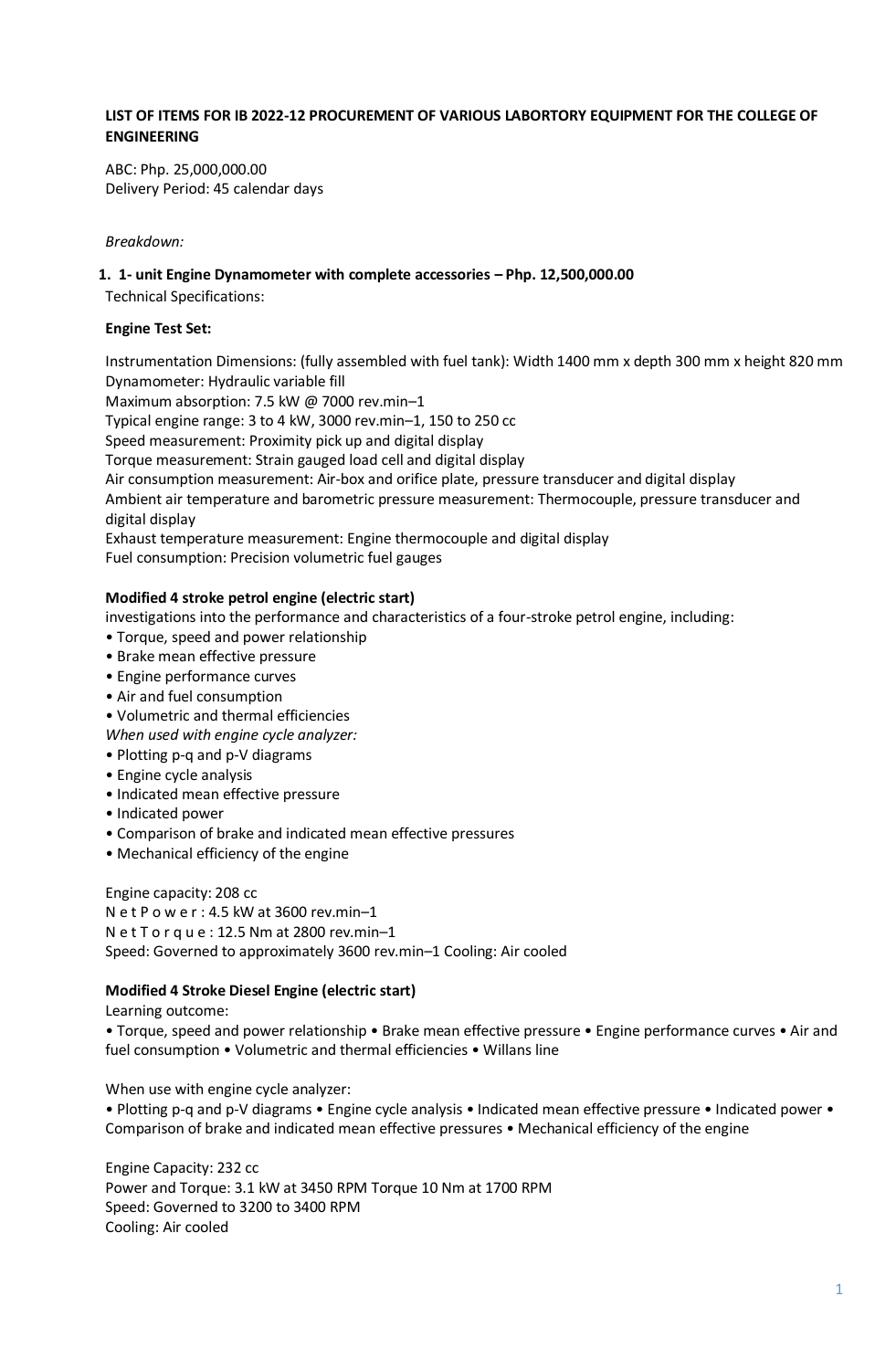## **Automatic Volumetric Fuel Gauge with Digital Read out**

• Accurately and automatically calculates fuel consumption

• Directly displays fuel consumption on digital read-out

• Can cycle continuously or run once only

• Self-sealing couplings enable quick and efficient connection and disconnection of fuel lines with minimum loss or spillage of fuel

The Automatic Volumetric Fuel Gauge consists of a:

• precision fuel gauge with sensors;

• digital read-out (display) unit which shows fuel consumption and allows data to be transferred to a PC via the data acquisition system.

The gauge mounts on the instrumentation frame of the test set and connects between the fuel tank and the engine under test. Fuel enters the fuel gauge from the fuel tank. A solenoid valve automatically shuts off the fuel supply from the tank so that the engine draws the fuel from the fuel gauge. Sensors on the fuel gauge record the time taken to consume a set volume of fuel, and the display unit automatically calculates the fuel consumption. The solenoid valve then opens and the fuel gauge refills. The unit can be set to continuously cycle in this manner or cycle once only

## **Versatile Data Acquisition**

Software features include:

- Recording data manually or automatically
- Data capture set by time or intervals
- Display of real-time data, in digital form or as an analogue meter
- Real-time traces of analogue signals
- Logging data for printing and later analysis
- Exporting data for use by other software
- Performing real-time calculations to generate user defined data
- Creating and printing charts and data tables
- Customizable layouts

Computer connection:

- USB (lead included)
- Accessories (supplied):
- All mains connectors and cables
- STP (shielded twisted pair) cables for equipment connection

Digital Inputs: • 6 off RJ45 connection • 4 off SPC (DTI) inputs

Analogue Inputs: • 1 DIN type socket for dual trigger input • 2 DIN type sockets for signal inputs of 0 to 10 V or 4 to 20 mA • Sample rate up to 25 kHz with 12 bit resolution • Bandwidth/Filter cut-off 3 kHz (nominal) Data Export: • XLSX fi le (default) • HTML fi le (optional)

### **Engine Cycle analyzer**

- Significantly enhances practical investigations, demonstrations and studies of internal combustion engines
- Can also be used with other engines fitted with suitable cylinder head transducers and crank angle encoders
- Includes powerful -based software specially designed for educational use
- Automatic calculation and real-time display of p-q plots and p-V plots and other important parameters
- Useful snap-shot, replay and animation functions
- Accurate, clear animations of crank, piston, inlet and exhaust valve positions help students visualise the engine cycle
- Students can export data for further analysis

Learning Outcomes When used with suitable test engines, the analyser allows investigations into a variety of internal combustion engine characteristics, including: • The thermodynamic cycle of an internal combustion engine

- Calculation of indicated mean effective pressure and indicated power
- Comparison of indicated mean effective pressure and brake mean effective pressure
- Mechanical efficiency of the test engine
- Further work using exported data such as combustion analysis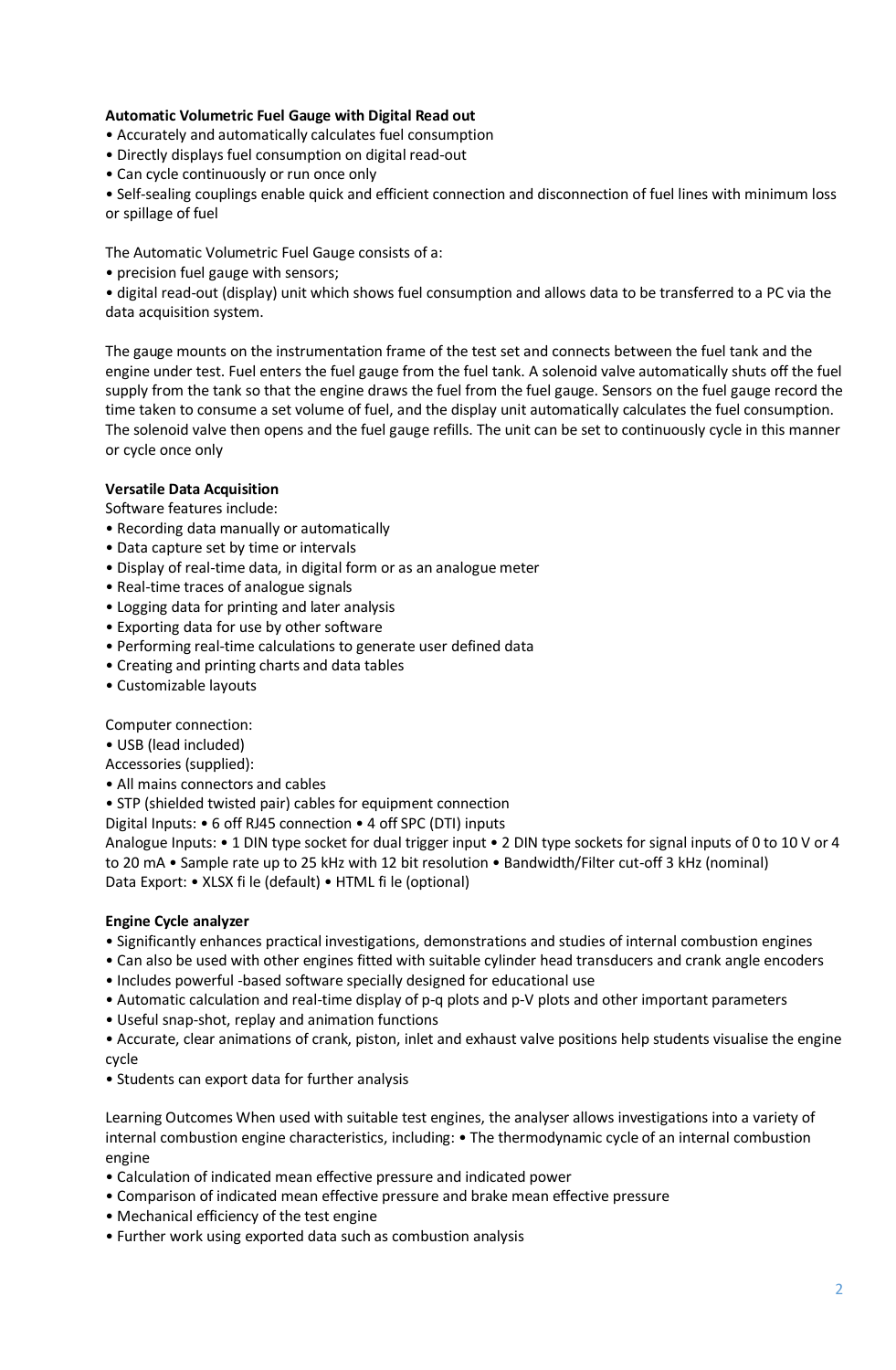Crank angle input: Shaft encoder with 360 pulses per revolution Resolution: 1 degree Pressure Signal Conditioning: Precision charge amplifier with digital thumb-wheel calibration Maximum engine speed: 7000 rev.min–1

## **2. 1-unit Universal Testing Machine – Php. 4,000,000.00**

Technical Specifications: Max. Load 1000KN Load Accuracy ≤ ±1% ; Load Range 2%-100%F.S. ; Load Resolution 1/300000 Deformation measurement range 2%-100%F.S. Deformation accuracy ≤ ±1% Displacement resolution 0.01mm ; Displacement error ≤ ±0.5 Max. Piston Stroke 200mm Max.Piston Moving Speed 0-50mm/min Manual adjustment Max.Tension Test Space approx. 650mm Max. Compression Test Space approx. 550mm Round Specimen Clamping Range Φ14-60mm Power supply: 3 phase / 220V / 60Hz

## **3. 1-unit Oven – Php. 380,000.00**

### **Technical Specifications:**

Digital Display Constant Temperature Convection Oven Specifications: 1. Temperature range: 50-300°C

- 
- 2. Accuracy: ±1°C
- 3. Heater: 2 groups
- 4. Perspective window to look inside
- 5. Working voltage: AC220V
- 6. Capacity approx.: 225L

### **4. 1-unit Coring Drilling Machine – Php. 500,000.00**

Technical Specifications:

- 1.Max. diameter of core: Ø200mm;
- 2.Max. drilling depth: 400mm
- 3. Max. drilling depth of core sample: 150mm
- 4.Rotating speed of main axis: 800-1200rpm
- 5. Direction of cutting (grinding ): lateral
- 6. Way of enter: Manual
- 7. Motor's power: 5.5KW (4.42hp)
- 8. Motor voltage: AC220V

## **5. 1-lot Electrical Engineering Laboratory Equipment – Php. 3,700,000.00 Technical Specifications**

### Interface:

Equipment:

- 32-bit processor with storage memory for measurements
- USB interfaces, transfer rate 12 Mbits/s
- WLAN/WiFi interface, 2.4 GHz, IEEE 802.11 b/g/n
- Simultaneous connection of any number of Experimenters via serial bus system
- High-quality designer casing with aluminium feet and surface-hardened Plexiglas front panel
- Suitable for accommodating in training panel frames for DIN A4 training panels
- Designed for connection of 2-mm safety measuring leads
- Multi-coloured LEDs for displaying status
- Adjustable analog output, +/-10 V, 0.2 A, DC 5 MHz, via BNC and 2-mm sockets
- 4 Analog differential amplifier inputs with 10 MHz band width, safe for voltages up to 100 V, sampling rate 100 mega samples, 9 measuring ranges, memory depth 4 x 8 k x 10 bits, inputs via BNC (2 inputs) or 2-mm sockets (4 inputs)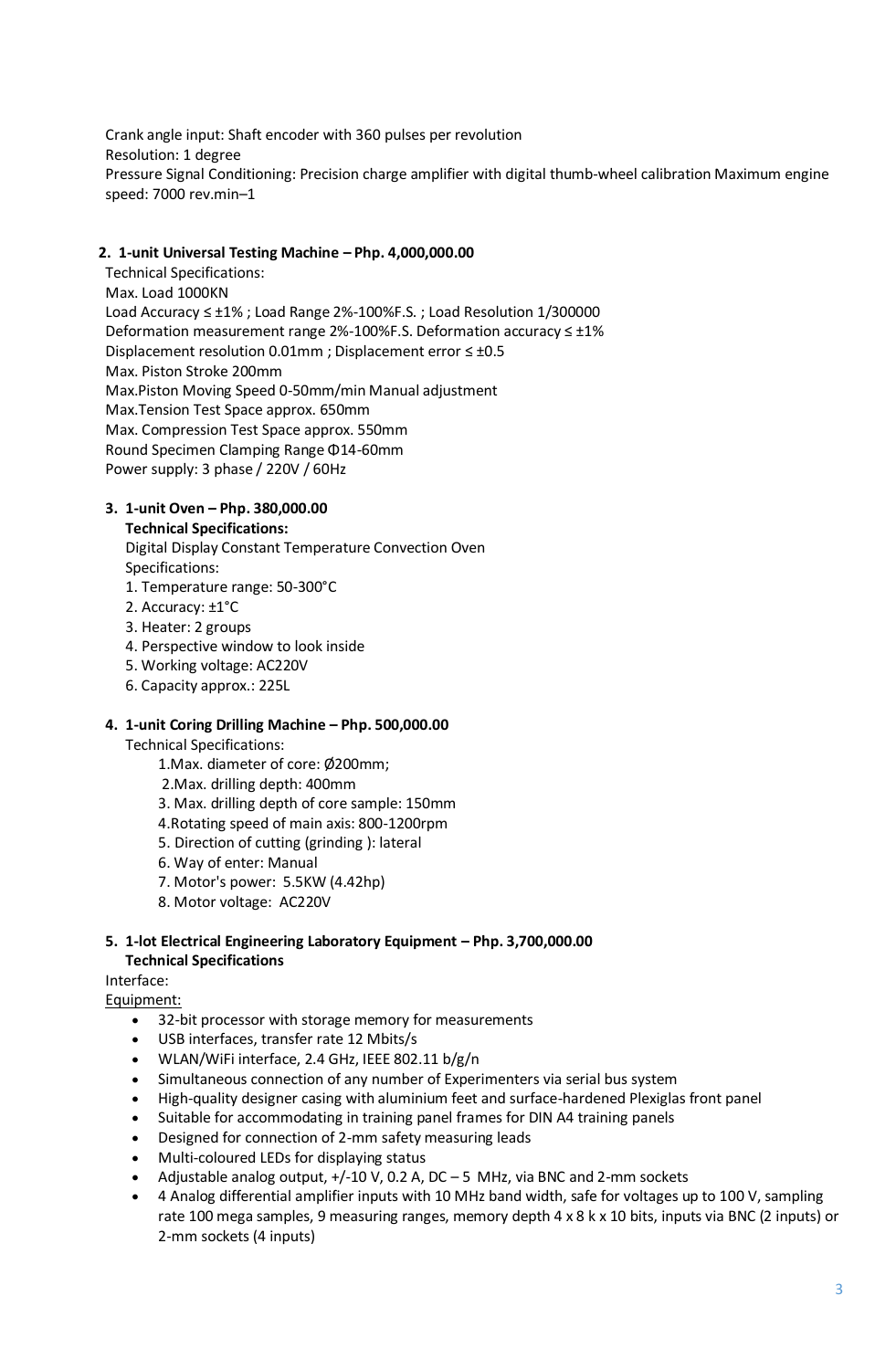- 2 Analog inputs for current measurement, overcurrent-protected up to 5 A, sampling rate 250 kilo samples, 2 measuring ranges, resolution 12 bits, connection via 2-mm sockets
- 3 variable analog outputs +/- 20V, 1 A, DC-150 Hz
- 16-bit digital signal output, of which 8 bits are accessed via 2-mm sockets, TTL/CMOS, clock frequency 0 – 100 kHz, electric strength +/- 15 V
- 16-bit digital signal input, of which 8 bits are accessed via 2-mm sockets, memory depth 16 bit x 2 k, TTL/CMOS, sampling rate 0 – 100 kHz, electric strength +/- 15 V,
- 8 Relays, 24 V DC/1 A, of which 4 are accessed via 2-mm sockets
- External power supply with wide range input 100-264 V, 47-63 Hz, output 24 V / 5 A

Virtual instruments (meters and sources):

- 2 x Voltmeter VIs, 2 x Ammeter VIs: AC, DC, 9 ranges, 100 mV to 50 V, true RMS, AV
- 1 x Power meter, 9 ranges, 100 mV to 50 V
- 1 x VI with 8 relays, 1 x Multimeter VI: multimeter display software
- 1 x 2-channel ammeter VI: AC, DC, 2 ranges, 300 mA and 3 A, TrueRMS, AV
- 1 x 2-channel voltmeter VI: AC, DC, 9 ranges, 100 mV to 50 V, TrueRMS, AV
- 1 2-/4-channel oscilloscope: band width 10 MHz, 25 time ranges, 100 ns/div to 10 s/div, 9 ranges 20 mV/div to 10 V/div, trigger and pre-trigger, XY and XT modes, cursor function, addition and multiplication function for 2 channels
- 1 x VI Spectrum Analyzer: 9 voltage ranges 100 mV to 50 V, input frequency range 3 Hz to 1 MHz, time domain display
- 1 X VI Bode-Plotter: 9 voltage ranges 100 mV to 50 V, frequency range 1 Hz 5MHz, time domain display and locus diagram
- 1 x Adjustable DC voltage VI 0 10 V
- 1 x Function generator VI: 0.5 Hz 5 MHz, 0 10 V, sine, square, triangular,
- 1 x Arbitrary generator VI, 1 x Pulse generator VI
- 1 x VI with 16 digital outputs, 1 x VI with 16 x digital inputs, 1 x VI with 16 digital input/outputs. Display modes: binary, hex, decimal and octal numerals
- 1 x Three-phase power supply VI, 0 150 Hz, 0 14 Vrms, 2 A
- 1 x Adjustable DC power supply VI, 3 x (-20 V +20 V), 2 A
- 1 x Three-phase power supply VI with additional phase-shift and clock rate adjustment

### Includes:

- Interface
- Power supply
- Power lead
- USB cable
- with basic software
- Operating manual

## Experimenter

Equipment:

- Connects to the Unit Interface and additional Experimenters via Unit bus
- Unit bus connection for experiment cards
- High-quality designer casing with aluminium feet and surface-hardened Plexiglas front window
- Suitable for accommodating training panel frames for DIN A4 training panels
- Fixed and variable voltages available via 8 2-mm sockets
- Designed for connection of 2-mm safety measuring leads
- Accommodates Unit experiment cards
- Eject mechanism for Unit experiment cards with return spring
- Accommodates a breadboard for experimenting with discrete components and integrated circuits
- Accommodates a multi meter using IrDa interface

Shunt resistors on a PCB, for current measurement using the analog inputs of the Unit system.

- $\bullet$  6 Shunt resistors: 2 x 1 ohm, 2 x 10 ohm, 2 x 100 ohm
- Screen print of symbols for identifying resistors, the voltage taps and current inputs
- 24 x 2-mm sockets
- Dimensions: 100 x 40 mm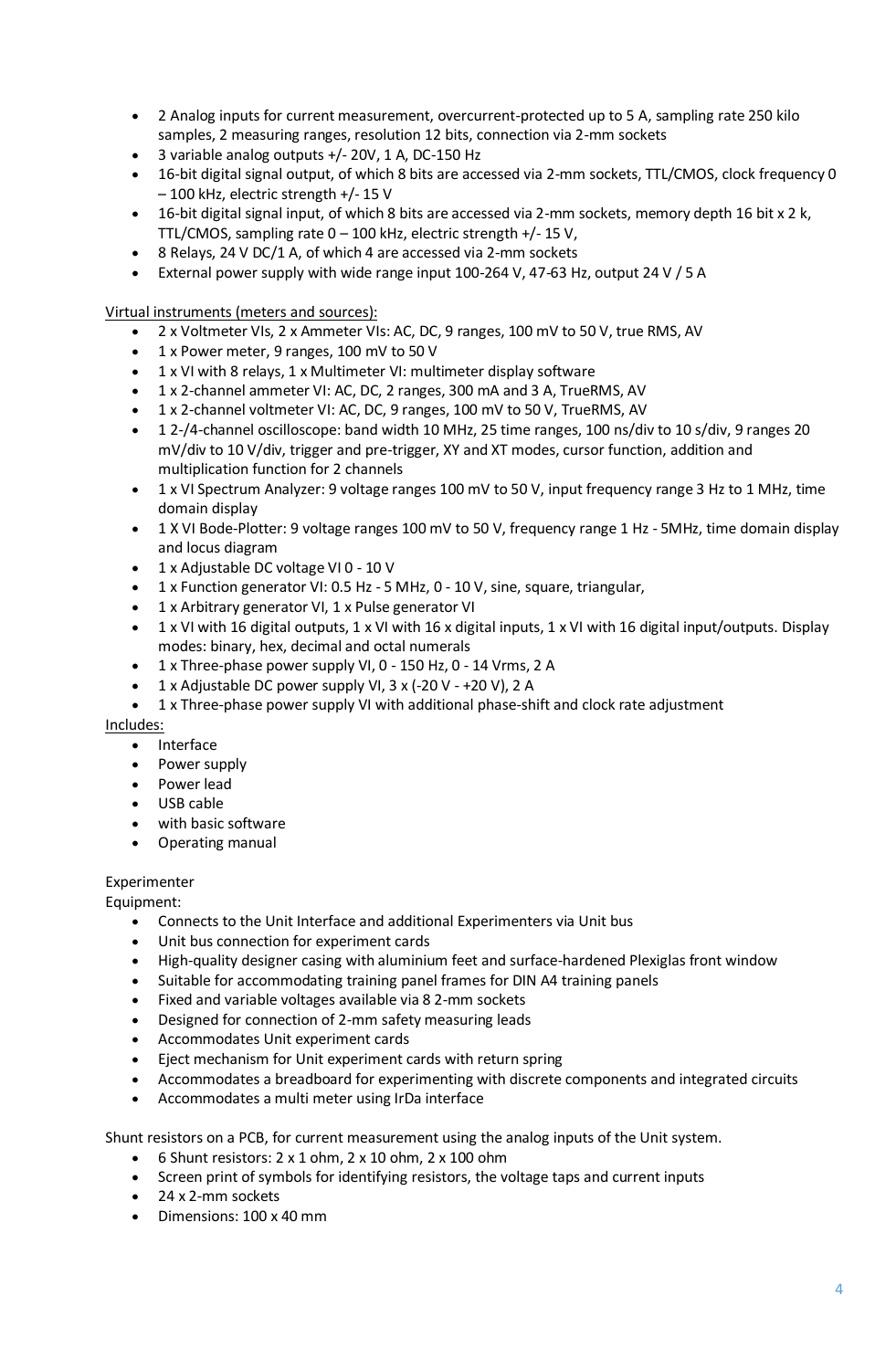Set of connection cables 2 mm (28 pcs) for Unit consisting of:

- 8 x connection leads 2 mm, 15 cm, blue
- 4 x connection leads 2 mm, 15 cm, yellow
- 5 x connection leads 2 mm, 45 cm, black
- 2 x connection leads 2 mm, 45 cm, yellow
- 5 x connection leads 2 mm, 45 cm, red
- 2 x connection leads 2 mm, 45 cm, blue
- 1 x safety adapter lead 4 mm to 2mm, 50 cm, black
- 1 x safety adapter lead 4 mm to 2mm, 50 cm, red

10 x 2-mm connector plugs / Plug spacing 5 mm, white

Universal precision lab multimeter and temperature meter with IR interface for high-quality

- 3¾-digit multimeter; resolution: ±3,100 digits
- Measurement classification CATII-1000 V
- Can be connected to Unit system via IR interface
- Voltage and current measuring ranges: 30 mV-1000 V DC, 3 V-1000 V AC; 3 mA-16 A DC; 30 mA-10 A AC
- Resistance ranges: 30 ohm-30 Mohm
- Continuity and diode testing
- Automatic range selection and battery shut-off, min./max. and data hold function
- Safety fuse for current measurement range up to 300 mA
- Protection against high currents in the mA range for nominal voltage of 1000 V
- Display with bar chart and backlighting
- Includes protective sleeve, measuring leads, 1 x spare fuse, 9V battery, test certificate according to DIN 43751

Sturdy aluminium case with moulded foam block to accommodate a complete Unit system (without equipment)

- Capable of accommodating 1 Interface, 2 Experimenters, 1 power supply as well as cables and smaller accessories
- Lockable padlock; stable padlock hinge
- Colours: aluminium, black, chrome
- $\bullet$  Dimensions: 610 x 480 x 100 mm

# **Course - Electric Machines 1: DC machines**

Includes:

- 1 Experiment card with open, 2-pole stator and 2 exciter windings, temperature sensor with voltage source, starting and load resistors
- Rotor with adjustable brushes
- Stroboscope with extra-bright LED
- Software browser and course software

### Course contents:

- Identifying the most common applications for DC machines
- Explanation of electromagnetic induction and the Lorentz force
- Explanation of design and function of commutated machines (DC machines)
- Introduction to the key components of commutated machines, stator, commutator and carbon brushes
- Measurement of current and voltage in armature and exciter and determining the armature and exciter impedances
- Interpreting a rating plate
- Introduction to circuit diagrams and characteristics for various types of connection: series, shunt and compound windings
- Connection and operation of DC machines in various operating modes
- Speed measurement using a stroboscope
- Introduction to various types of speed regulation and reversal: field weakening, modification by means of armature and field resistors
- Experimental investigation of various methods for controlling speed and direction of rotation
- Connection and operation of commutated machines with AC voltages: universal motors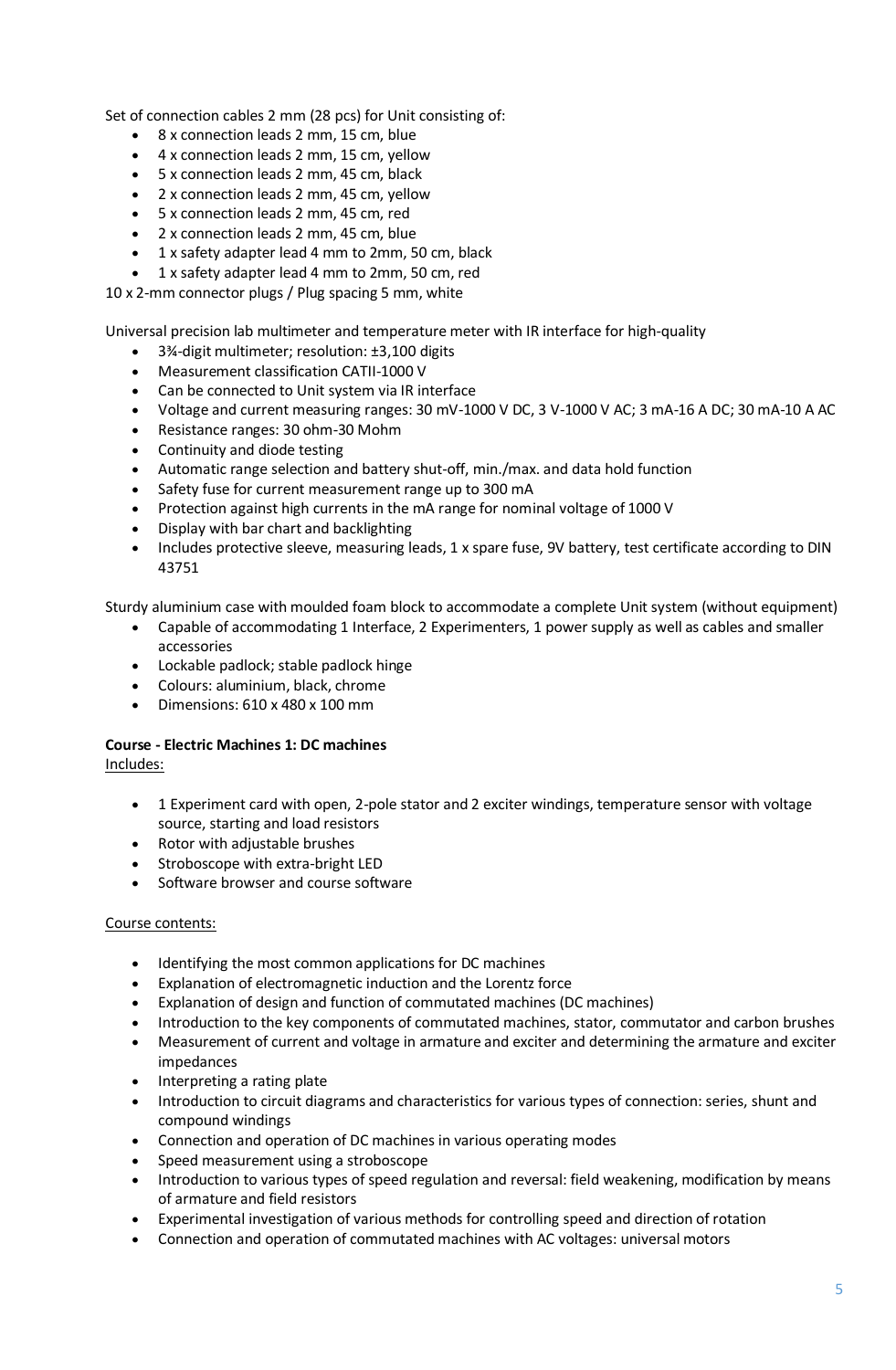- Introduction to methods of braking DC machines
- Measurement of current and voltage when braking DC machines
- Explain the importance of temperature monitoring for electrical machines

Temperature measurement in the exciter winding when a machine is running using a semiconductor sensor

## **Course - Electric Machines 2: Asynchronous machines** Includes:

- 1 Experiment card with stator and three-phase winding,run-up and operating capacitor and temperature sensor with constant current source
- 3 Rotors: squirrel-cage, permanent-magnet, rotor with open winding
- Stroboscope with extra-bright LED
- Software browser and course software
- Storage case

## Course contents:

- Identifying the most common applications of rotating field machines
- Explanation of the principles of electromagnetic induction
- Explanation of the design and function of rotating field machines
- Explanation of the differences between motor and generator operation
- Introduction to the key components of a rotating field machine, the rotor and stator
- Experimental demonstration of how torque arises and of the generator principle
- Creation of a rotating magnetic field by rotating field machines: experimental demonstration of a rotating magnetic field in the stator
- Introduction to the principle of a 3-phase transformer
- Investigation by measurement of three-phase machines in star and delta configurations.
- Measurement of phase-to-phase and line-to-line voltage and current
- Measurement of rotor voltage and current
- Interpreting a rating plate
- Nominal data and characteristic parameters, power factor, pole-pairs, torque, speed and slip
- Design and function of asynchronous machines
- Investigation of a squirrel-cage rotor, frequency response characteristics, reversal of rotation
- Investigation by measurement of the operating response of a synchronous machine with a permanent magnet rotor
- Introduction to the principle of a capacitor motor (Steinmetz circuit)
- Investigation by measurement of the operating response of a capacitor motor
- Explanation of the importance of temperature monitoring in electrical machines
- Measurement of winding temperature in running machines
- Fault simulation (4 simulated faults activated by relay)

## **6. 1-lot Engineering Science Set – Php. 3,800,000.00 Technical Specifications**

(Experiment Kits such as: Forces Kit, Moments Kit, Deflection of Beams and Cantilevers Kit, Torsion of Circular Sections Kit, Tensile Tester Kit, Simple Harmonic Motion Kit, Friction and Inclined Plane Kit, Potential and Kinetic Energy Kit, Pulley Kit, Drive Systems Kit, Cam Crank and Toggle Kit, Gear Trains Kit, Simple Mechanisms Kit, Bar Linkages Kit, Centrifugal Force Kit, Rotational Friction Kit, Additional Mechanisms Kit, Spring Tester Kit)

## **Detailed Specifications and Requirements:**

Main parts:

• **Mobile trolley** x 1 • Work Panels x 3 • All 18 Science experiment kits • Spares Kit x 1 • Empty trays x 5 • **Forces Kit**

Learning outcomes • Centres of gravity • Force triangles • Force polygons and Bow's notation • Linked polygons (non-concurrent forces)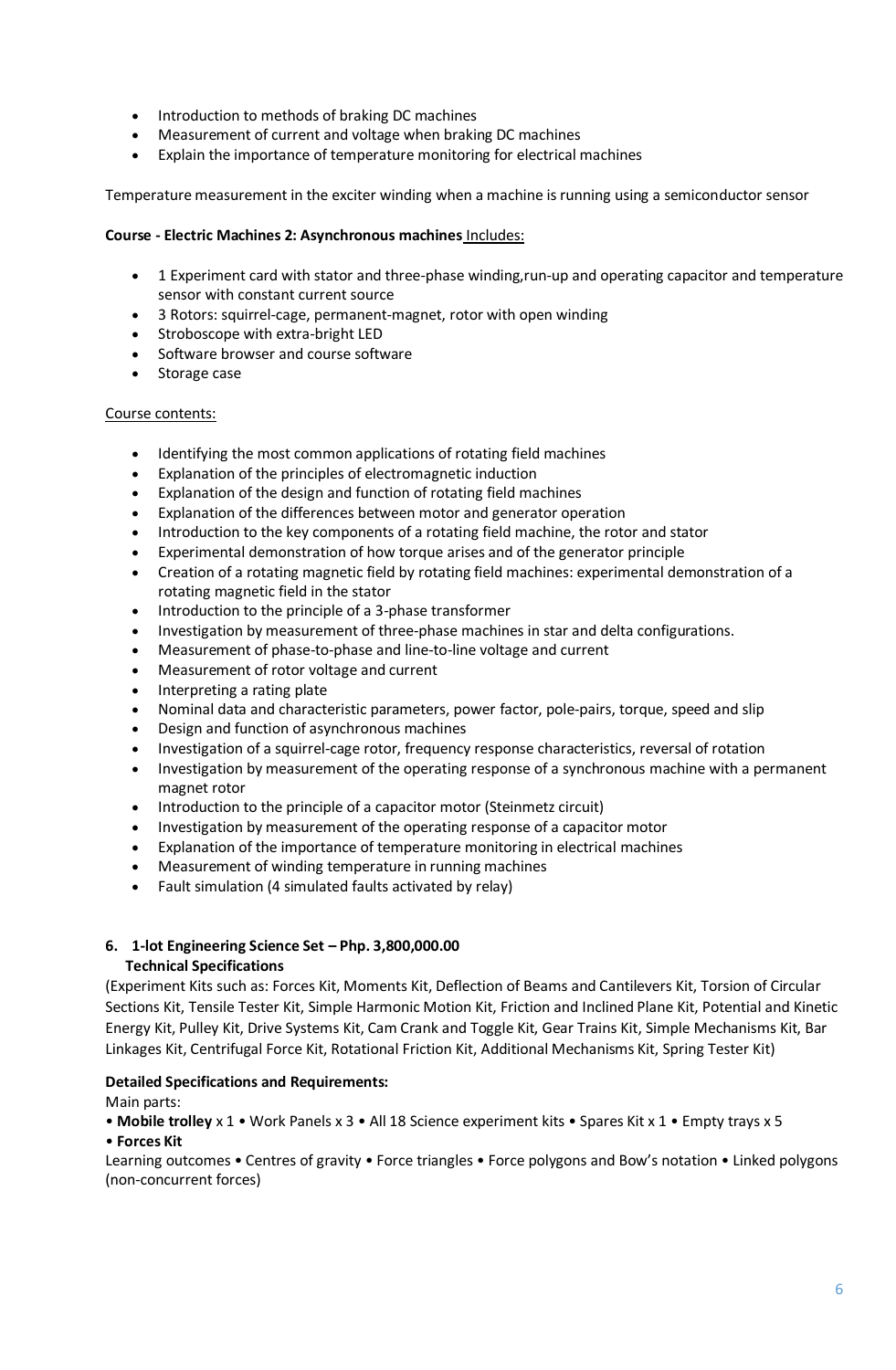## • **Moments Kit**

Learning outcomes • Principle of moments • Beam balances • 1st, 2nd and 3rd order levers • Bell crank lever • Beam reactions

Main parts: • Rigid beam with hook points • Bell crank lever with hook points • Spring balances • Pulley • Weight hangers and weights • Cord and hooks

#### • **Deflection of Beams and Cantilevers Kit**

Learning outcomes • Beam length and deflection • Beam material and deflection (Young's modulus) • Beam 'I' value and deflection • Beam supports (cantilever, propped cantilever, fixed beam and simply supported) and deflection

Main parts: • Choice of beams • Dial indicator • Dial caliper • Fixing blocks • Rule • Weight hangers and weights • Hexagon tool

### • **Torsion of Circular Sections Kit**

Learning outcomes • Specimen length and angle of twist • Specimen material and angle of twist (modulus of rigidity) • Specimen 'J' value and angle of twist

Main parts: • Choice of specimens • Rotating and fixed chucks • Dial caliper • Rule • Weight hangers and weights • Hexagon tool

### **• Tensile Tester Kit**

Learning outcomes • Tensile tests (to destruction) of different materials • Finding the tensile strength of a material • Material behaviour in the elastic and plastic region • Creating a force and extension chart Main parts: • Tensile tester • Dial caliper • Set of specimens – 10 x steel, 10 x aluminium, 10 x aluminium HE30 and 10 x PVC • Hexagon tool

#### **• Simple Harmonic Motion Kit**

Learning outcomes • Simple harmonic motion of simple, bifilar and trifilar pendulums of different length and mass • Simple harmonic motion of a spring with different masses, and a simple spring rate test • Simple harmonic motion of a compound pendulum • Simple harmonic motion and gravity using a Kater's pendulum Main parts: • Top plate (supports the pendulums) • Kater/compound pendulum • 2 x simple pendulums (aluminium and brass) • Bifilar suspension bar • Trifilar plate • Spring • Weight hanger and weights • Stopwatch

#### **• Friction and Inclined Plane Kit**

Learning outcomes • Forces on an inclined plane • Rolling and sliding friction on different surfaces • Kinetic and static sliding friction between different surfaces • Surface angle and friction between different surfaces Main parts: • Inclinable plane • Car or sled • Different surfaces • Weight hangers and weights • Roller Set

### • **Potential and Kinetic Energy Kit**

Learning outcomes • Kinetic and potential energy in a pendulum • Elastic potential energy in a spring • Kinetic energy in a flywheel

Main parts: • Pendulum • Flywheel • Spring • Weight hangers and weights

### **• Pulley Kit**

Learning outcomes • Simple pulleys - fixed, movable and compound • The wheel and axle • The Weston differential pulley

Main parts: • Single, double and triple wheel (sheave) pulleys • Weston differential pulley • Wheel and axle • Weight hangers and weights

### **• Drive Systems Kit**

LEARNING OUTCOMES • Power transfer, efficiency and direction in a belt drive • Power transfer and efficiency in a chain drive • Input and output relationships of a universal coupling • Friction and angle of lap on a pulley Main parts: • Chain drive • Belt drive • Universal coupling • Weight hangers and weights

#### **• Cam, Crank and Toggle Kit**

Learning outcomes • Displacement and angle characteristics of pear, heart, round and spiral cams • Characteristics of a mechanical toggle • Turning moments and forces during crank motion Main parts: • Pear, round, heart and spiral cams • Set of followers • Toggle linkage • Crank and slider • Masses